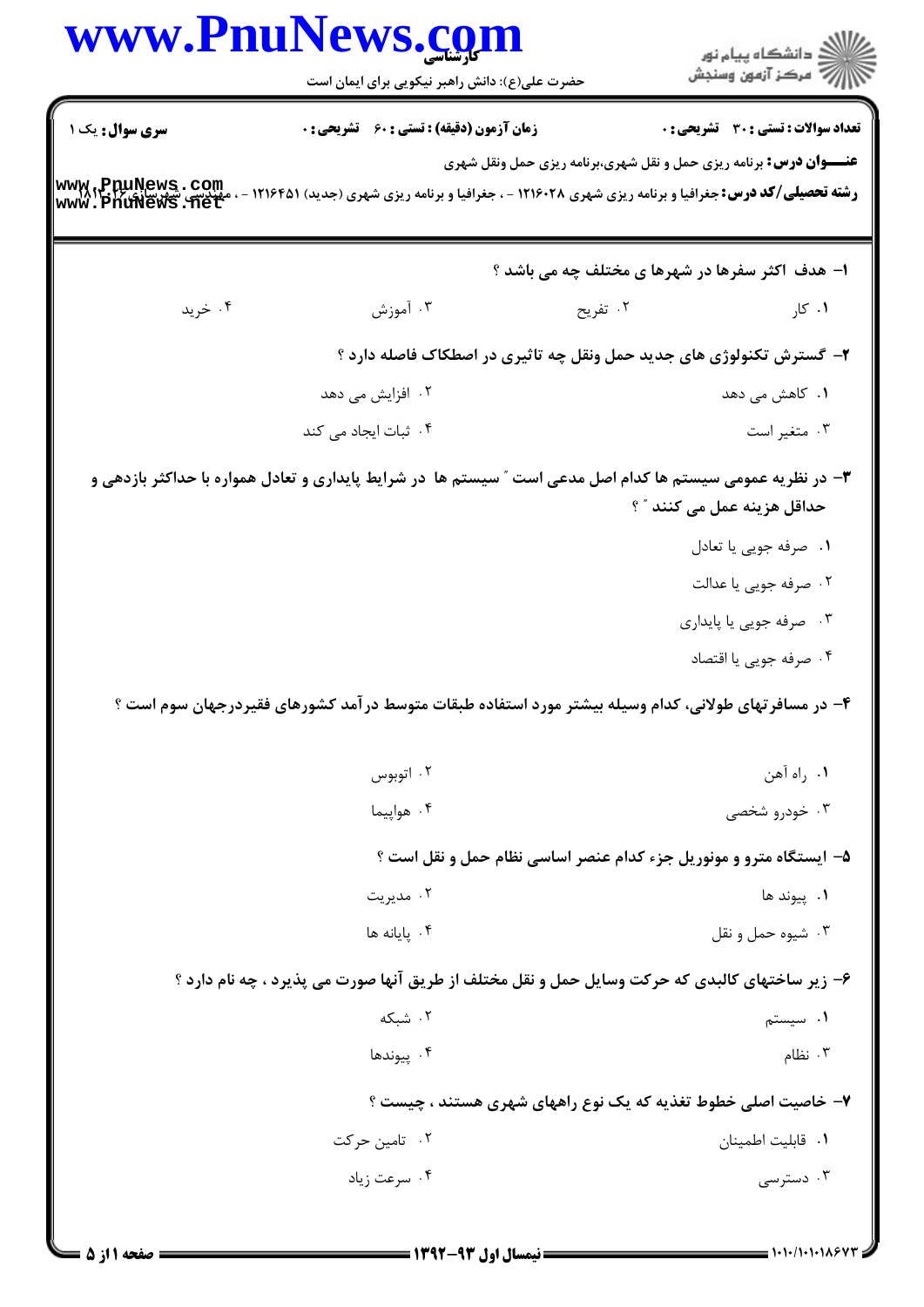| <b>سری سوال :</b> ۱ یک<br>www.PnuNews.com | حضرت علی(ع): دانش راهبر نیکویی برای ایمان است<br><b>زمان آزمون (دقیقه) : تستی : 60 ٪ تشریحی : 0</b><br><b>رشته تحصیلی/کد درس:</b> جغرافیا و برنامه ریزی شهری ۱۲۱۶۰۲۸ - ، جغرافیا و برنامه ریزی شهری (جدید) ۱۲۱۶۴۵۱ -<br>۸– دارا بودن تقاطع های غیر هم سطح با ورودی محدود و برقراری ارتباط سریع بین مناطق عمده شهر ویژگی کدامیک از | ِ<br>∭ دانشڪاه پيام نور<br>∭ مرڪز آزمون وسنڊش<br>تعداد سوالات : تستى : 30 قشريحى : 0<br><b>عنـــوان درس:</b> برنامه ریزی حمل و نقل شهری،برنامه ریزی حمل ونقل شهری |
|-------------------------------------------|-----------------------------------------------------------------------------------------------------------------------------------------------------------------------------------------------------------------------------------------------------------------------------------------------------------------------------------|-------------------------------------------------------------------------------------------------------------------------------------------------------------------|
|                                           |                                                                                                                                                                                                                                                                                                                                   |                                                                                                                                                                   |
|                                           |                                                                                                                                                                                                                                                                                                                                   |                                                                                                                                                                   |
|                                           |                                                                                                                                                                                                                                                                                                                                   |                                                                                                                                                                   |
|                                           |                                                                                                                                                                                                                                                                                                                                   |                                                                                                                                                                   |
|                                           | ۰۲ بزرگراه                                                                                                                                                                                                                                                                                                                        | سلسله مراتب دسترسی است ؟                                                                                                                                          |
|                                           | ۰۴ خیابانهای شریانی                                                                                                                                                                                                                                                                                                               | ۰۱ اتوبان<br>۰۳ خیابانهای جمع کننده                                                                                                                               |
|                                           |                                                                                                                                                                                                                                                                                                                                   |                                                                                                                                                                   |
|                                           |                                                                                                                                                                                                                                                                                                                                   | ۹- کدامیک از برنامه های TSM زیر هم تقاضا گرا و هم عرضه گرا می باشد ؟                                                                                              |
|                                           | ٠٢ سيستم مديريت جامع آزاد راهها                                                                                                                                                                                                                                                                                                   | ٠١. برنامه مهندسی ترافیک                                                                                                                                          |
|                                           | ۰۴ اولولیت دهی به وسایل نقلیه پر ترافیک                                                                                                                                                                                                                                                                                           | ۰۳ برنامه كنترل ترافيك                                                                                                                                            |
|                                           | <b>∙۱- روشی عملیاتی و سازمانی که نیاز به حمایت و مداخله جهت بکار گیری HOVطا را تحقق می بخشدچه نام دارد ؟</b>                                                                                                                                                                                                                      |                                                                                                                                                                   |
|                                           |                                                                                                                                                                                                                                                                                                                                   | ۰۱ حمل و نقل پایداری شهری                                                                                                                                         |
|                                           |                                                                                                                                                                                                                                                                                                                                   | ۰۲ مهندسی ترافیک                                                                                                                                                  |
|                                           |                                                                                                                                                                                                                                                                                                                                   | ۰۳ برنامه هم پیمایی                                                                                                                                               |
|                                           |                                                                                                                                                                                                                                                                                                                                   | ۰۴ مدیریت پارکینگ                                                                                                                                                 |
|                                           |                                                                                                                                                                                                                                                                                                                                   | ۱۱− کدامیک از کاربردهای I.T.S در زمینه وسیله نقلیه هوشمند است ؟                                                                                                   |
|                                           | ۰۲ سیستم اعلام خطر تصادف                                                                                                                                                                                                                                                                                                          | ٠١ سيستم مديريت آزاد راه ها                                                                                                                                       |
|                                           | ۰۴ سیستم مدیریت سوانح                                                                                                                                                                                                                                                                                                             | ۰۳ پرداخت الکترونیکی                                                                                                                                              |
|                                           | <b>۱۲</b> - در فرایند برنامه ریزی حمل و نقل شهری محدوده بندی ناحیه مورد مطالعه ، حداقل باید چند درصد سفرهای مورد مطالعه                                                                                                                                                                                                           |                                                                                                                                                                   |
|                                           |                                                                                                                                                                                                                                                                                                                                   | را در بر گیرد؟                                                                                                                                                    |
|                                           | ۰۲ - ۷۵ درصد                                                                                                                                                                                                                                                                                                                      | ۰۱ درصد                                                                                                                                                           |
|                                           | ۰۰ . ۱۰۰ درصد                                                                                                                                                                                                                                                                                                                     | ۰. ۹۰ درصد                                                                                                                                                        |
|                                           | ۱۳- در کدام مرحله از فرایند پیش بینی تقاضای سفر ، مسیرهای احتمالی که سفر در آنها به وقوع خواهد پیوست مشخص می                                                                                                                                                                                                                      |                                                                                                                                                                   |
|                                           |                                                                                                                                                                                                                                                                                                                                   | شود ؟                                                                                                                                                             |
|                                           | ۰۲ شيوه حمل و نقل                                                                                                                                                                                                                                                                                                                 | ۰۱ توزیع سفر                                                                                                                                                      |
|                                           | ۰۴ تخصیص سفر                                                                                                                                                                                                                                                                                                                      | ۰۳ تولید سفر                                                                                                                                                      |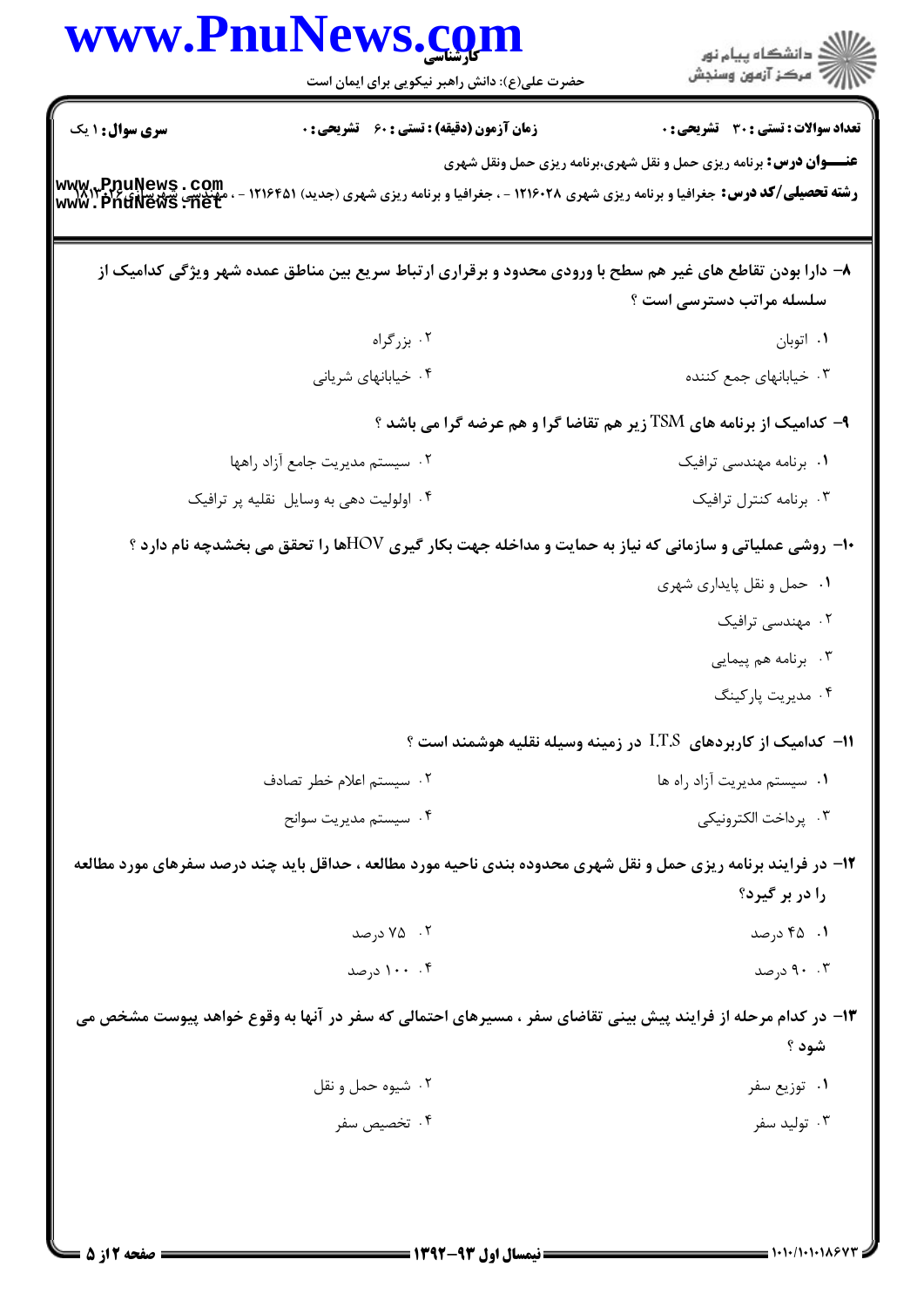| www.PnuNews.com        |                                                                                                                 | انشگاه پيام نور)<br>اسرکز آزمون وسنجش                                     |  |
|------------------------|-----------------------------------------------------------------------------------------------------------------|---------------------------------------------------------------------------|--|
|                        | حضرت علی(ع): دانش راهبر نیکویی برای ایمان است                                                                   |                                                                           |  |
| <b>سری سوال :</b> ۱ یک | <b>زمان آزمون (دقیقه) : تستی : 60 ٪ تشریحی : 0</b>                                                              | تعداد سوالات : تستى : 30 - تشريحي : 0                                     |  |
| www.PnuNews.com        | <b>رشته تحصیلی/کد درس:</b> جغرافیا و برنامه ریزی شهری ۱۲۱۶۰۲۸ - ، جغرافیا و برنامه ریزی شهری (جدید) ۱۲۱۶۴۵۱ - ، | <b>عنـــوان درس:</b> برنامه ریزی حمل و نقل شهری،برنامه ریزی حمل ونقل شهری |  |
|                        |                                                                                                                 | ۱۴- در چه زمانی حمل و نقل مکانیزه در شهرها پدیدار گشت ؟                   |  |
|                        | ۰۲ اواخر قرن ۱۸                                                                                                 | ۰۱ اواخر قرن ۱۷                                                           |  |
|                        | ۰۴ اواخر قرن ۲۰                                                                                                 | ۰۳ اواخر قرن ۱۹                                                           |  |
|                        | ۱۵- حومه نشینی در کشورهای صنعتی به ویژه آمریکا ناشی از گسترس کدام تسهیلات حمل و نقل زیر است ؟                   |                                                                           |  |
|                        |                                                                                                                 | ۰۱ خودرو شخصی                                                             |  |
|                        |                                                                                                                 | ۰۲ عمومی                                                                  |  |
|                        |                                                                                                                 | ۰۳ تراموا                                                                 |  |
|                        |                                                                                                                 | ۰۴ اتوبوس                                                                 |  |
|                        | ۱۶- چه کسی در دهه ۱۹۷۰ چهار استراتژی کلی حمل و نقل شهری را بر مبنای میزان مالکیت اتومبیل که در آن جای دارد ،    | ارائه داد ؟                                                               |  |
|                        | ۰۲ تامسون                                                                                                       | ۰۱ آلتر                                                                   |  |
|                        | ۰۴ هامبورگر                                                                                                     | ۰۳ بارتون                                                                 |  |
|                        | ۱۷– بر اساس استراتژی چهارگانه زیر ، شهر بوستون به کدام استراتژی بیشتر نزدیک است ؟                               |                                                                           |  |
|                        | ۰۲ استراتژی کاهش هزینه                                                                                          | ٠١. استراتژى خط مشى ضعيف                                                  |  |
|                        | ۰۴ استفاده کامل از خودرو                                                                                        | ۰۳ استراتژی مرکز قوی                                                      |  |
|                        | <b>۱۸</b> -   نخستین مدلی که دو جزء مهم فضایی حمل و نقل و کاربری را به یکدیگر پیوند داد کدام است ؟              |                                                                           |  |
|                        | ۰۲ مدل هنسن                                                                                                     | ۰۱ مدل جاذبه                                                              |  |
|                        | ۰۴ مدل لاوری                                                                                                    | ۰۳ مدل رگرسیون                                                            |  |
|                        | ۱۹- کدام مدل بر این فرض است که رشد یا کاهش نقش های منطقه ای و شهری تابعی از بسط یا انقباض بخش پایه اقتصادی      | است ؟                                                                     |  |
|                        | ۰۲ مدل جاذبه                                                                                                    | ۰۱ مدل لاوری                                                              |  |
|                        | ۰۴ مدل I.T.L.U.P                                                                                                | ۰۳ مدل دسترسی هنسن                                                        |  |
|                        |                                                                                                                 |                                                                           |  |
|                        |                                                                                                                 |                                                                           |  |
|                        |                                                                                                                 |                                                                           |  |
|                        |                                                                                                                 |                                                                           |  |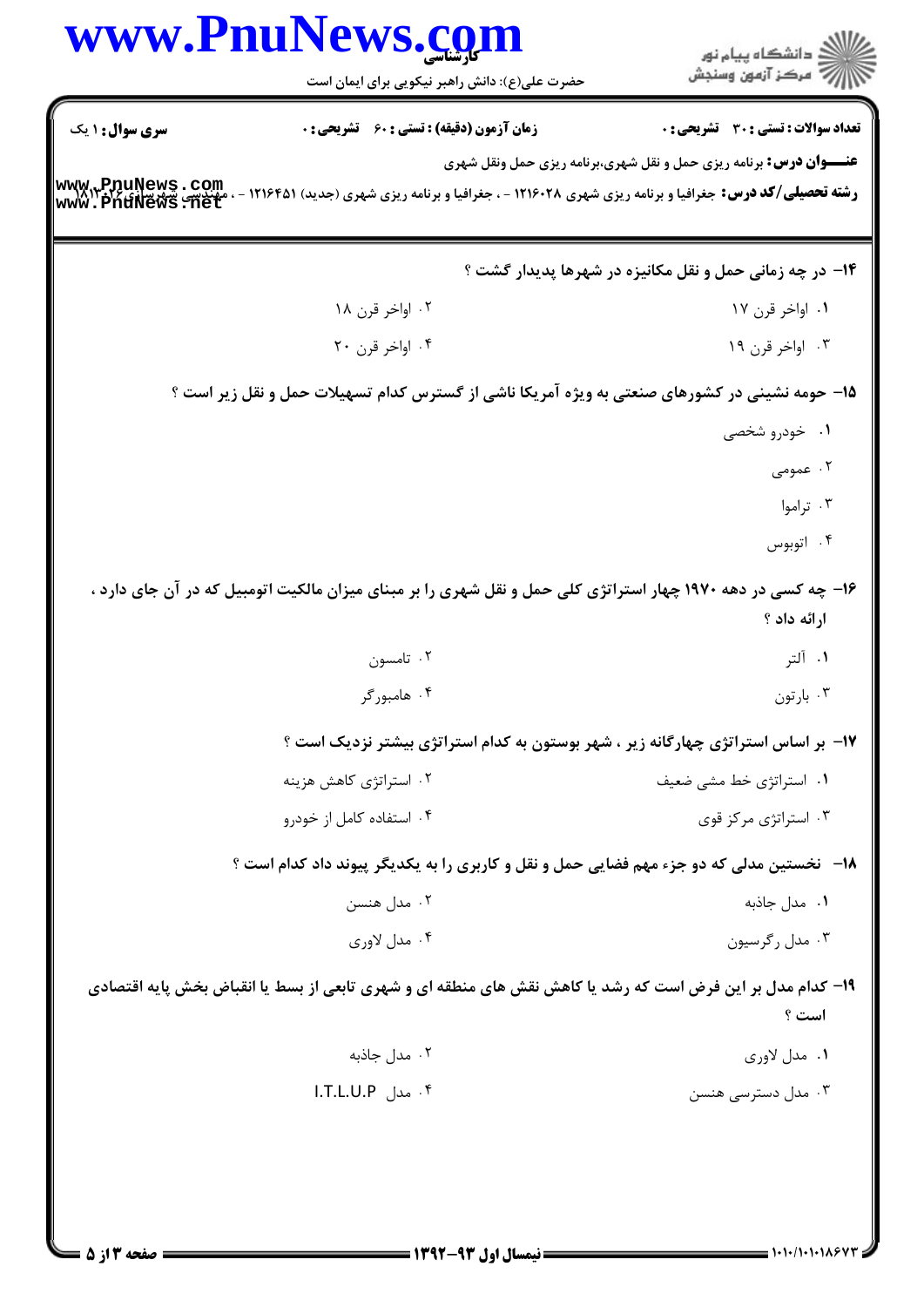|                                                                          | www.PnuNews.com<br>حضرت علی(ع): دانش راهبر نیکویی برای ایمان است                                                  | ڪ دانشڪاه پيام نور<br>7- مرڪز آزمون وسنڊش                                         |
|--------------------------------------------------------------------------|-------------------------------------------------------------------------------------------------------------------|-----------------------------------------------------------------------------------|
| <b>سری سوال :</b> ۱ یک                                                   | <b>زمان آزمون (دقیقه) : تستی : 60 گشریحی : 0</b>                                                                  | <b>تعداد سوالات : تستی : 30 ٪ تشریحی : 0</b>                                      |
| www.+PnuNews.com<br>www.PnuNews.net                                      | <b>رشته تحصیلی/کد درس:</b> جغرافیا و برنامه ریزی شهری ۱۲۱۶۰۲۸ - ، جغرافیا و برنامه ریزی شهری (جدید) ۱۲۱۶۴۵۱       | <b>عنـــوان درس:</b> برنامه ریزی حمل و نقل شهری،برنامه ریزی حمل ونقل شهری         |
|                                                                          | +۲- در کدام شهر برای تشویق مردم به استفاده از حمل و نقل عمومی پارک اتومبیل در محل کار ممنوع است ؟                 |                                                                                   |
|                                                                          |                                                                                                                   | ٠١. کپنهاک                                                                        |
|                                                                          |                                                                                                                   | ۰۲ پاریس                                                                          |
|                                                                          |                                                                                                                   | ۰۳ ژنو                                                                            |
|                                                                          |                                                                                                                   | ۰۴ دلف آلمان                                                                      |
|                                                                          | <b>۲۱</b> - حاصل ضرب سرعت عملی در ظرفیت مسیر ، اشاره به کدام یک از عوامل عملکرد حمل و نقل عمومی دارد؟             |                                                                                   |
|                                                                          | ۰۲ کارایی                                                                                                         | ۰۱ بهره وری                                                                       |
|                                                                          | ۰۴ ظرفيت مفيد                                                                                                     | ۰۳ ظرفیت مسافر                                                                    |
|                                                                          | ۲۲– از بین چهار عامل توازن ظرفیت یک مسیر اتوبوسرانی، کدام عامل تحت تاثیر سه عمل دیگر است ؟                        |                                                                                   |
|                                                                          | ۰۲ ظرفیت خیابان                                                                                                   | ۰۱ فاصله عبور                                                                     |
|                                                                          | ۰۴ ظرفيت وسيله نقليه                                                                                              | ۰۳ ظرفیت محل ایستگاه                                                              |
|                                                                          |                                                                                                                   | <b>۲۳</b> - کدامیک از هزینه های زیر به عمر مفید وسایل نقلیه و سازمان بستگی دارد ؟ |
|                                                                          | ۰۲ اجتما <i>عی</i>                                                                                                | ۰۱ جاری                                                                           |
|                                                                          | ۰۴ عملکردی                                                                                                        | ۰۳ سرمایه ای                                                                      |
|                                                                          | ۲۴- فعالیتی که در رابطه با توانایی راننده در برنامه ریزی و انجام سفر از مبدا به مقصد انجام می شود در کدام دسته از | فعالیتهای زیر قرار می گیرد؟                                                       |
|                                                                          | ۰۲ کنترل                                                                                                          | ۰۱ تشخیص                                                                          |
|                                                                          | ۰۴ ناوبري                                                                                                         | ۰۳ هدایت                                                                          |
| ۲۵- از انواع تسهیلات حمل و نقلی کدامیک عموما به صورت منقطع عمل می کنند ؟ |                                                                                                                   |                                                                                   |
|                                                                          | ۰۲ آزاد راه ها                                                                                                    | ۰۱ جريان حمل و نقل عمومي                                                          |
|                                                                          | ۰۴ جاده های چند خطی                                                                                               | ۰۳ خطوط طولانی اتوبوس بدون ایستگاه                                                |
|                                                                          | ۲۶- کدامیک از موضوعات طراحی های جاده و خیابان کنترل و معیارهای طرح را شامل می شود ؟                               |                                                                                   |
|                                                                          | ۰۲ طراحی مکانیابی                                                                                                 | ۰۱ طراحی دسترسی                                                                   |
|                                                                          | ۰۴ طراحی همراستایی                                                                                                | ۰۳ طراحی مقطع عرضی                                                                |
|                                                                          |                                                                                                                   |                                                                                   |